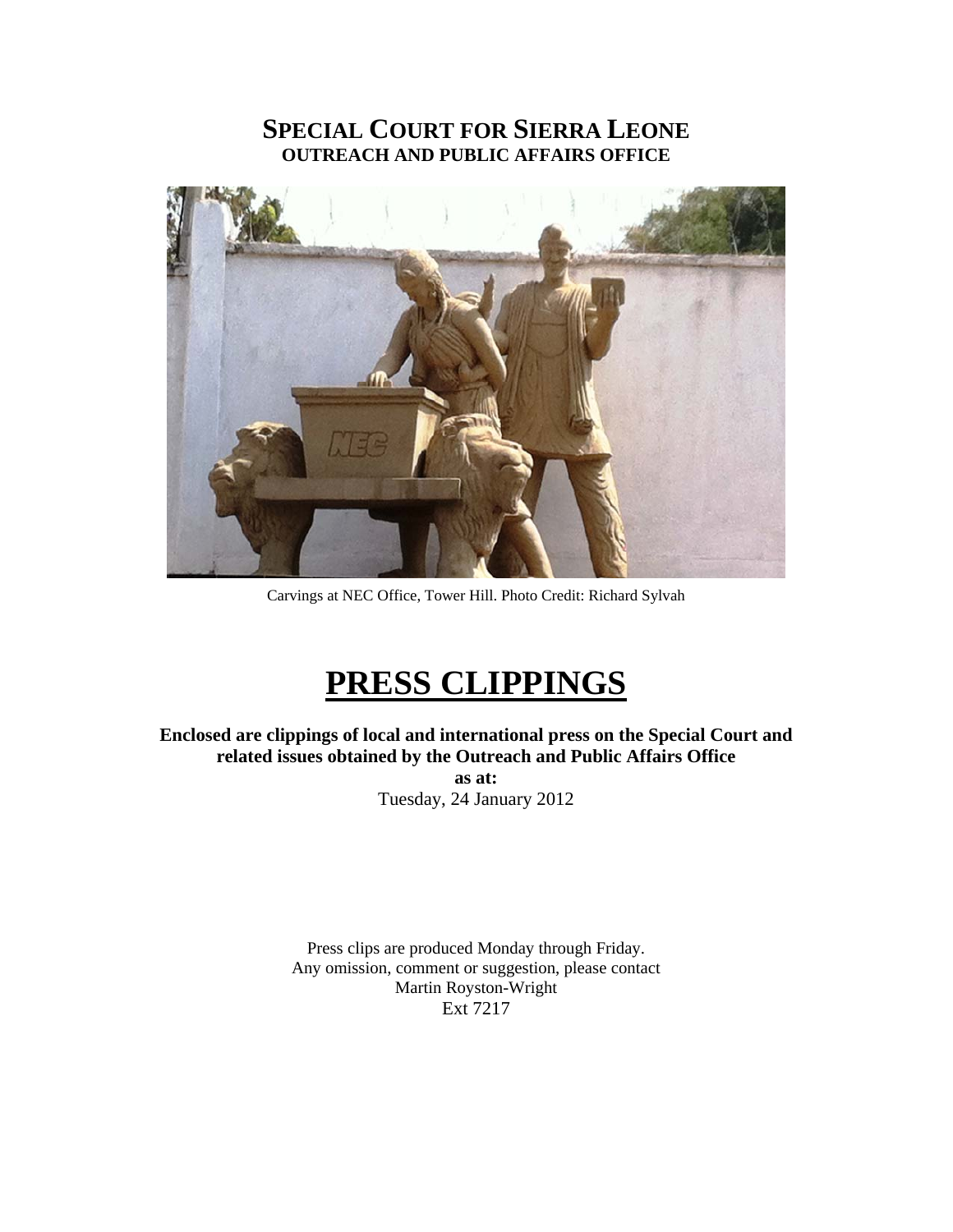| <b>Local News</b>                                                                       |             |
|-----------------------------------------------------------------------------------------|-------------|
| President Koroma Raises ICC Presence Again / Concord Times                              | Page 3      |
| <b>International News</b>                                                               |             |
| Taylor Denies Being a US Spy and Vows to Sue US Newspaper / Africa Review               | Page 4      |
| Kenyatta and Ruto to face ICC Trial Over Kenya Violence / BBC Online                    | Pages 5-7   |
| Trial Expert Set For Cambodia Talks / Radio Free Asia                                   | Pages 8-9   |
| UN Protests After Cambodia Blocks Khmer Rouge Judge / Agence France Presse              | Page 10     |
| UN Tribunal Welcomes Arrest of Former Member of Serb Paramilitary Forces / UN News      | Page 11     |
| Dar es Salaam Reacts to International Criminal Court Confirmation / Tanzania daily news | Pages 12-13 |
| ICC Denies Decision on Trying Gaddafi's Son Saif Islam in Libya / Xinhua                | Page 14     |
| The International Criminal Court's Docket in Africa / The Christian Science Monitor     | Page 15     |
| STL Prosecutor Will Make Final Trip to Beirut / The Daily Star                          | Page 16     |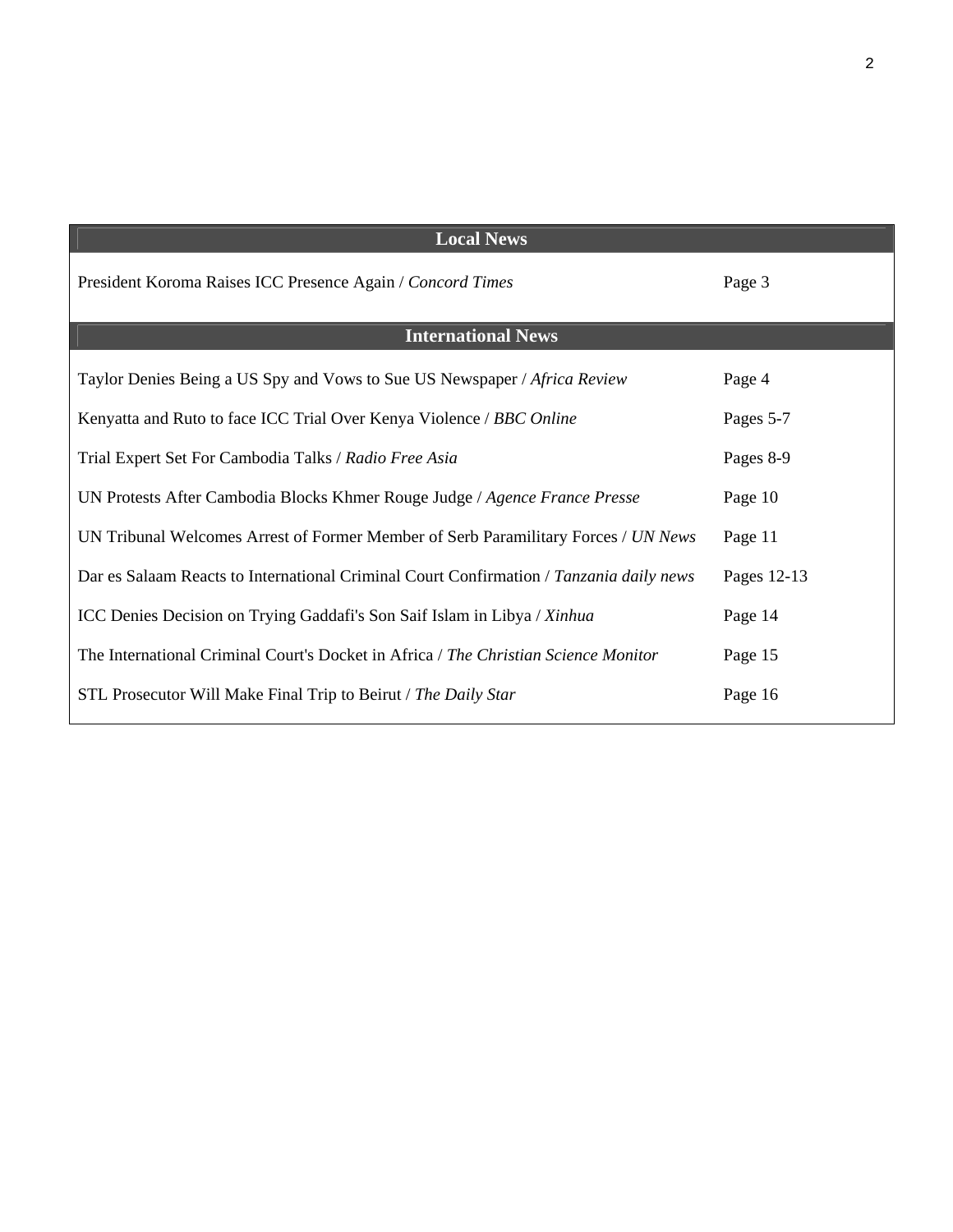

**GOLGL-**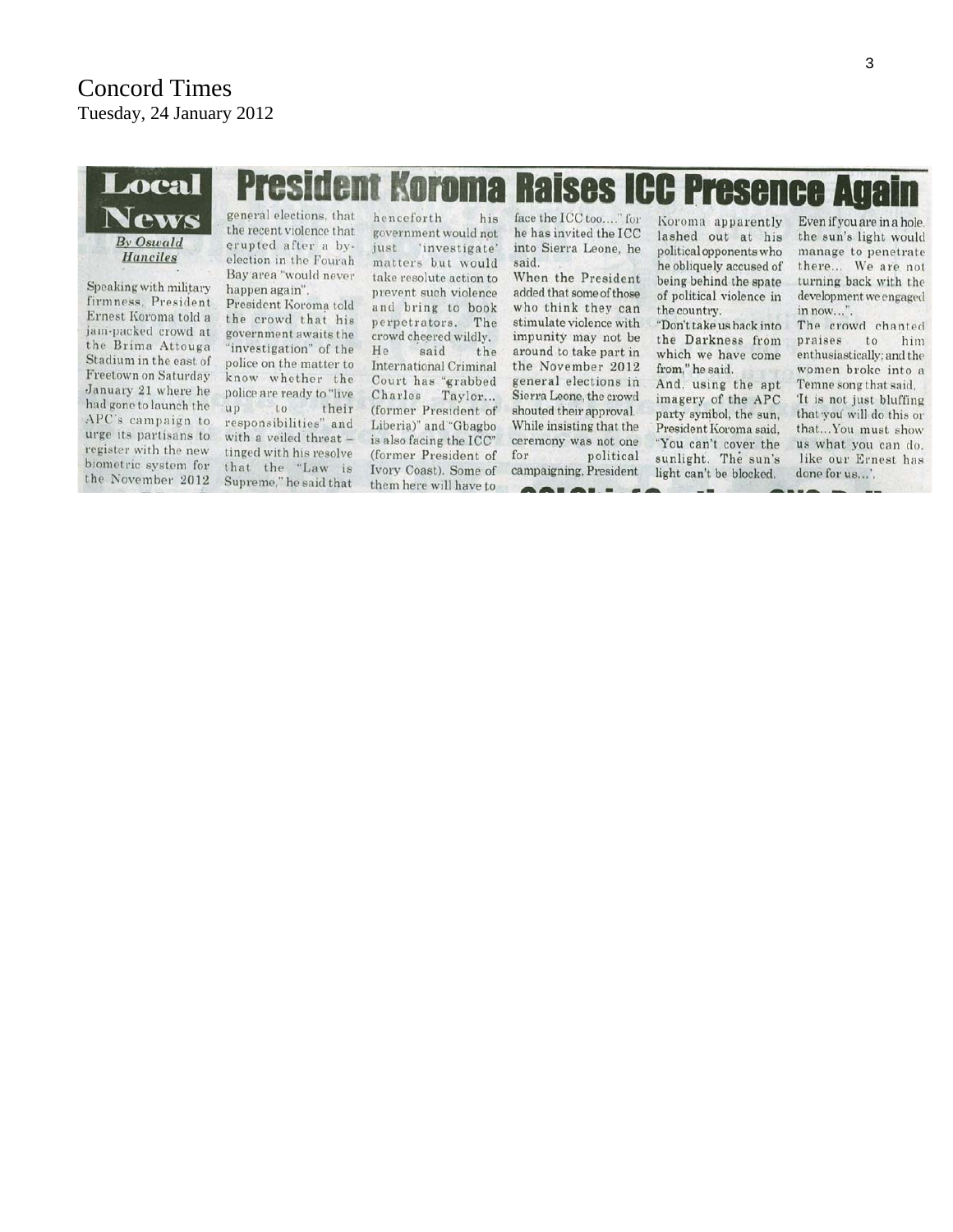# Africa Review Tuesday, 24 January 2012

#### **Taylor denies being a US spy and vows to sue US newspaper**

## By TAMBA JEAN-MATTHEW and KEMO CHAM



The imprisoned former Liberian president Charles Taylor has categorically denied working as a United States spy and vows to sue the Boston Globe newspaper that made the revelation.

Reacting to the publication through his Jamaican-born lawyer Courtenay Griffiths, Taylor said he has never

worked or played any role on behalf of any US government intelligence agency in his "personal capacity".

But he acknowledged that the Liberian Security agencies as well as his National Patriotic Party of Liberia worked or associated with US intelligence organs but not himself personally.

Last week, the US-based *Boston Globe* newspaper exposed Taylor's past role as a US intelligence informant. The expose had been confirmed by the US Defence Department acting on a Freedom of Information Act inquiry which the newspaper had lodged six years ago.

The *Globe* indicated that Taylor had been recruited to spy on the late Libyan later Muammar Gaddafi's networks. Before launching the civil war in Liberia in the 80s, Taylor had been trained as a guerrilla leader in Libya.

Mr Griffiths said his client found it offensive for the *Globe* to publish what he claimed was "pure speculation".

#### **Awaiting verdict**

Taylor's reaction was carried prominently by several newspapers in Liberia on Monday. Through his lawyer, he said he was said his client is contemplating on a legal battle with the Boston Globe with the help of American lawyers.

He also insisted that the newspaper present a copy of any correspondence that the US government, the Defence Intelligence Agency or the Central Intelligence Agency sent to the *Globe* in response to its request either six years ago or recently.

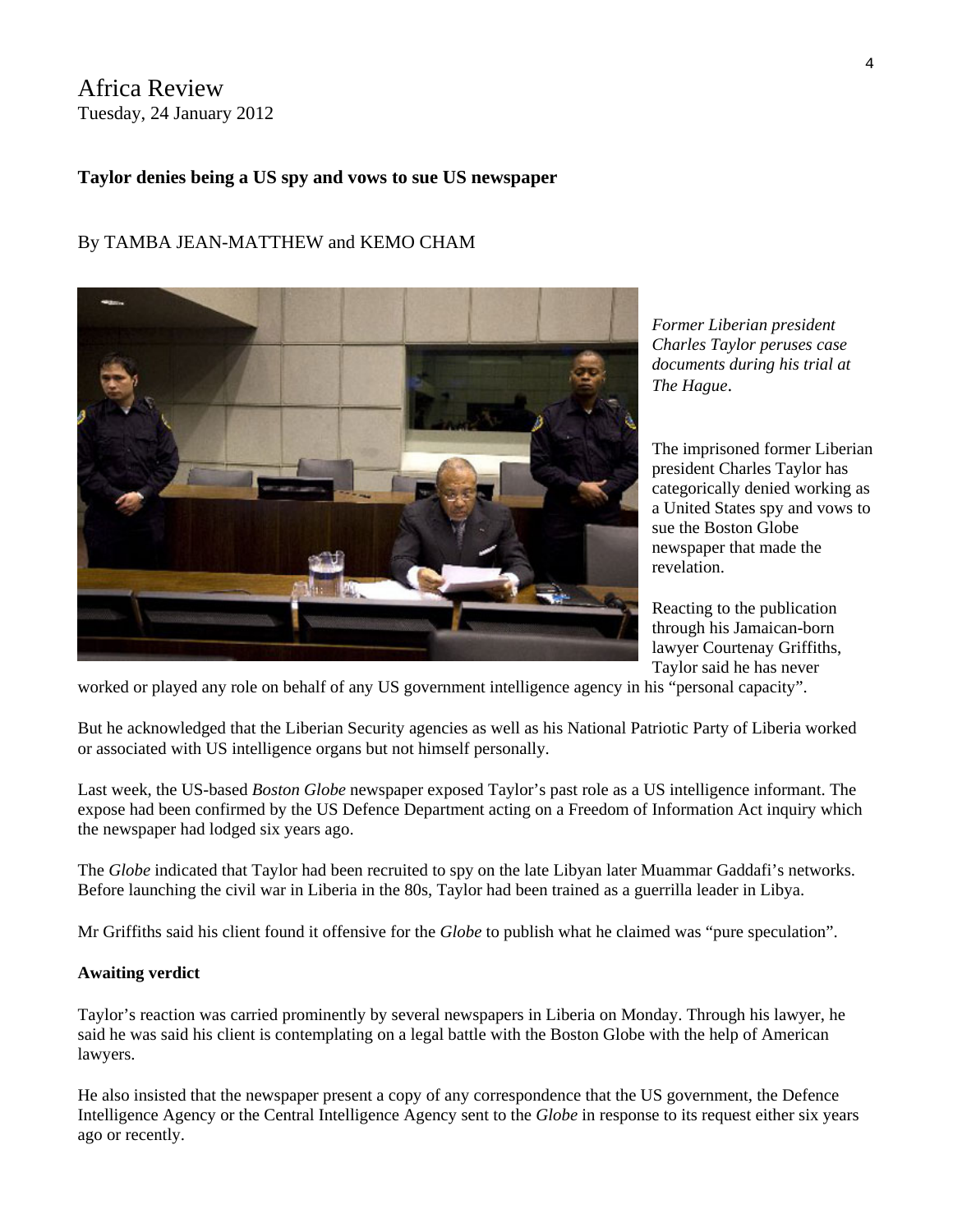# BBC Online Monday, 23 January 2012

#### **Kenyatta and Ruto to face ICC trial over Kenya violence**



*Archive footage shows Kenyan violence in 2007* 

Two presidential candidates in Kenya are to stand trial over crimes against humanity following post-election violence in 2007, the International Criminal Court (ICC) has ruled.

Finance Minister Uhuru Kenyatta and former

minister William Ruto will both face charges.

They are among four prominent Kenyans - all of whom deny the accusations - who will stand trial.

Kenya's president has appealed for people to stay calm after the news.

"Our great nation has had its share of challenging times," Mwai Kibaki said in a statement.

Mr Kenyatta - son of Kenya's founding President Jomo Kenyatta and a man who has been ranked as one of its richest citizens - is to stand trial with cabinet secretary Francis Mutaura.

The pair, both allies of President Kibaki, are accused of crimes against humanity, including murder and persecution.

Mr Kenyatta [wrote on his Facebook page:](http://www.facebook.com/pages/Uhuru-Kenyatta/48686136038#%21/myuhurukenyatta?sk=wall) "My conscience is clear, has been clear and will always remain clear that I am innocent of all the accusations that have been levelled against me."

Former Education Minister William Ruto and radio presenter Joshua arap Sang will stand trial in a separate case, as they opposed Mr Kibaki during the 2007 election. Charges against a further two officials were not confirmed by the Hague court.

More than 1,200 people were killed in weeks of unrest in 2007-8 and some 600,000 people were forced to flee their homes. Many still remain homeless.

#### **'Break with impunity'**

This decision will have a great bearing on the future of Kenyan politics.

Among the four now set to stand trial are two men who want to stand for president in the next elections: a suspended minister, William Ruto, and Uhuru Kenyatta - the son of the country's first president and the current deputy prime minister.

Last week, Mr Kenyatta told the BBC that he intended to pursue his political ambitions irrespective of whether the International Criminal Court trial went ahead.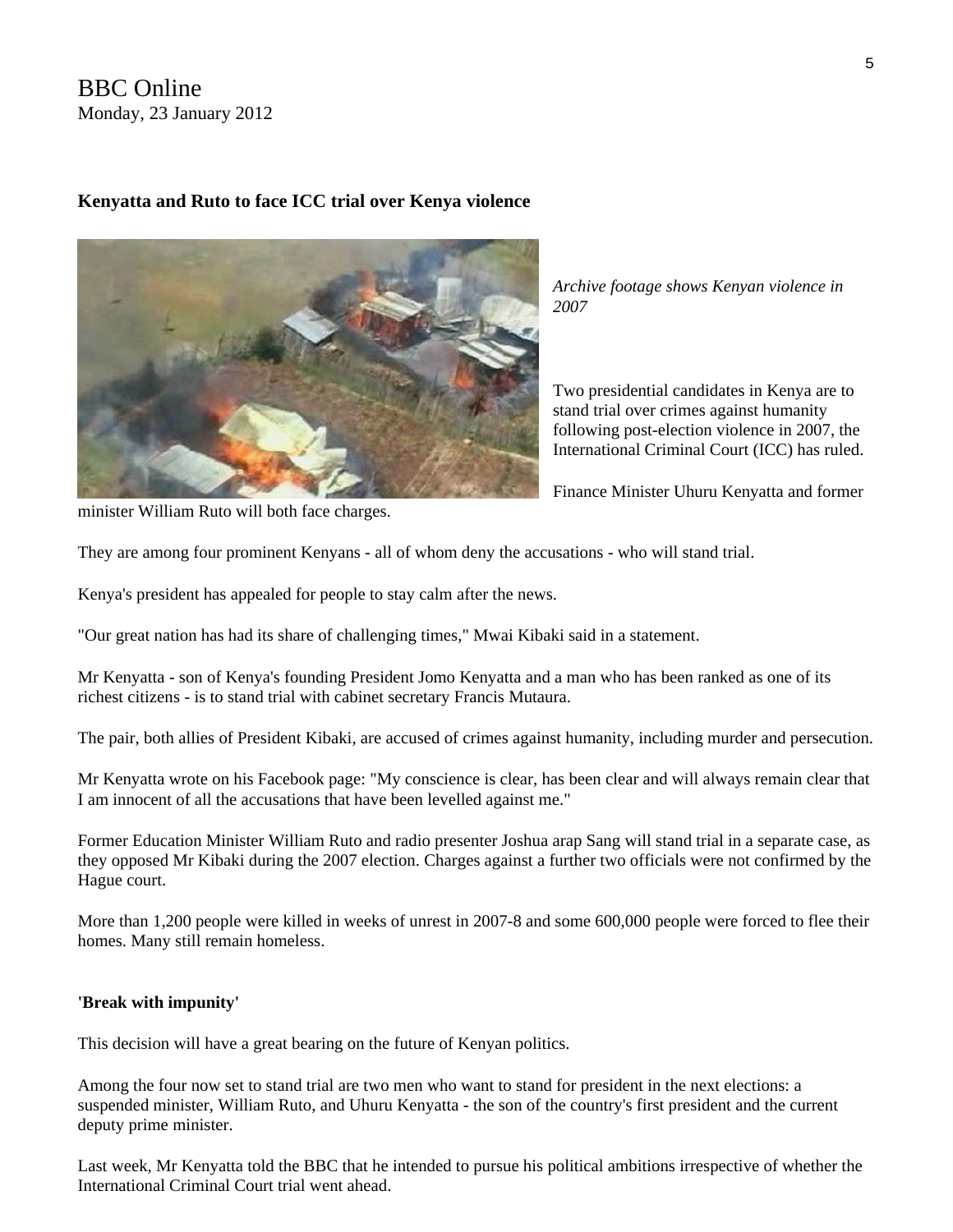The pressure may grow on Mr Kenyatta to change his mind and put his political ambitions on hold - to clear his name in court and then, if successful, come back in another five years.

With appeals possible, it may be months before the trials begin.

Kenya has had a history of violent elections. But no-one has ever been punished. Many Kenyans hope the ICC trials will help to end the culture of impunity and ensure future elections are more peaceful.

The violence began as clashes between supporters of the two rival presidential candidates - Raila Odinga and Mr Kibaki - but it snowballed into a bloody round of score-settling and communal violence.

"It is our utmost desire that the decisions issued by this chamber today bring peace to the people of the Republic of Kenya and prevent any sort of hostilities," ICC presiding judge Ekaterina Trendafilova said.

Kenyans are due to head to the polls in fresh elections early next year.

Ms Trendafilova stressed that the decisions do not mean guilty verdicts against the suspects, only that there is sufficient evidence to send them to trial.

"We are not passing judgment on the guilt or innocence of the individuals," she said [before a public hearing held in](http://www.icc-cpi.int/NR/exeres/7036023F-C83C-484E-9FDD-0DD37E568E84.htm)  [The Hague.](http://www.icc-cpi.int/NR/exeres/7036023F-C83C-484E-9FDD-0DD37E568E84.htm)

No date has been set for the trials.

The news of the trials was welcomed by international campaign group Human Rights Watch.

"The ICC trials will break with decades of impunity in Kenya for political violence," the group said in a statement.

"But Kenya should act to widen accountability by carrying out prosecutions at home."

#### **"Start Quote**

I am firmly still in the presidential race, the charges confirmed against me will not affect it"

#### William Ruto

In Kenya itself, there was a mixed reaction to the announcement, according to the BBC's Muliro Telewa, in the Rift Valley town of Burnt Forest, the scene of one of the worst atrocities during the violence.

He said people in the town - where dozens died when a church where people had fled was set on fire - had gathered around radios in public places to listen to the ICC announcement.

Some, he said, saw the process at The Hague as political, while others were glad that justice was being done.

#### **'Big disappointment'**

Chief prosecutor Luis Moreno-Ocampo had asked to bring two separate cases, reflecting the political and ethnic divisions behind Kenya's post-election violence.

Mr Kenyatta is accused of organising a campaign of violence including murder and rape members of ethnic groups seen as supporters of Mr Odinga.

Prosecutors say he met members of a secretive criminal organisation known as the Mungiki at a shopping centre in Nairobi before the election in 2007 to plan some of the attacks.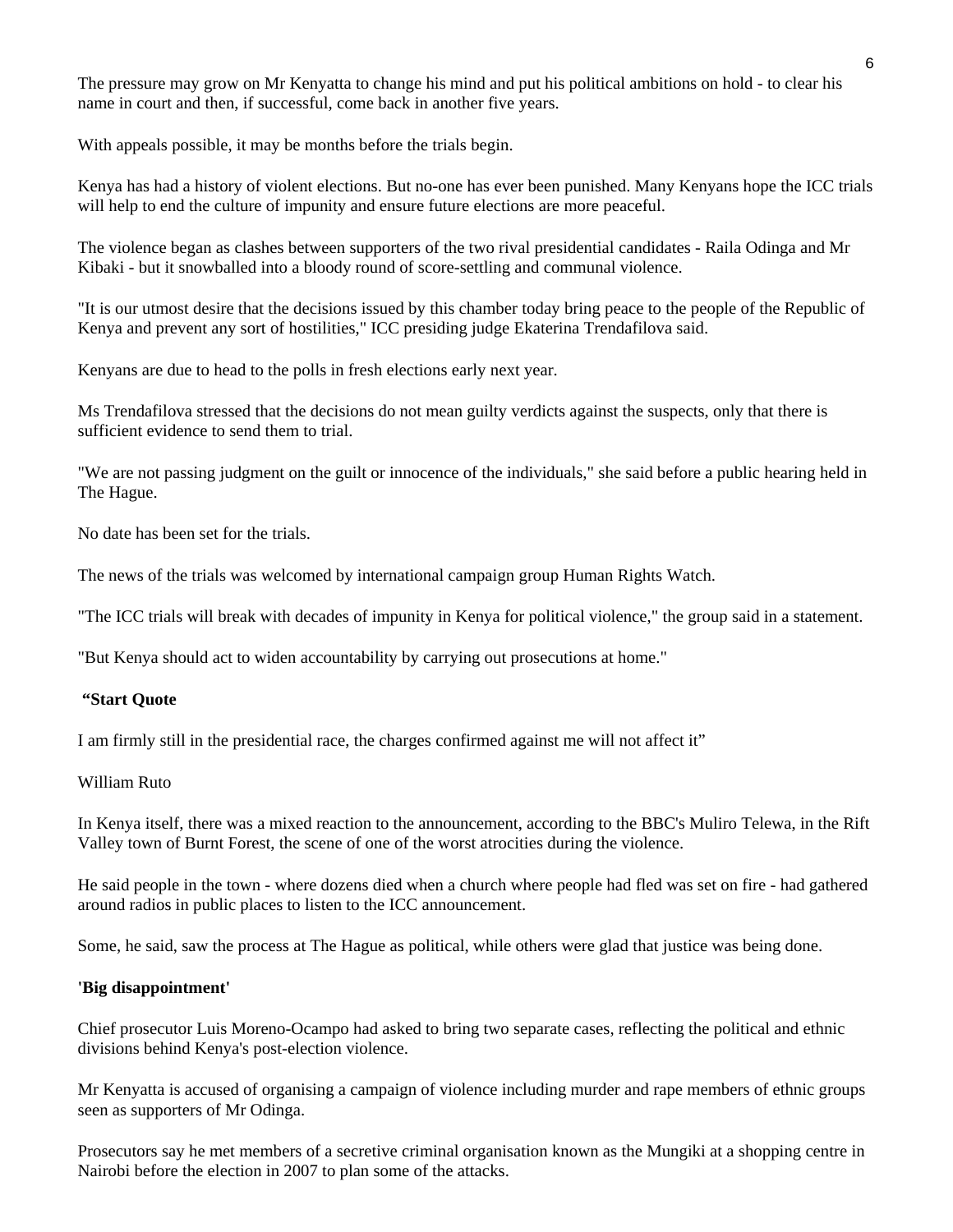He denied the accusation at a preliminary hearing at the ICC last September.

Mr Kenyatta is hoping to stand in next year's presidential poll, with analysts suggesting that he has a realistic chance of winning.

Mr Ruto, a former education minister, described the charges against him as "strange" and emphasised that he still intended to put himself forward for the presidency.

"I am firmly still in the presidential race; the charges confirmed against me will not affect it," Mr Ruto said from Nairobi.

He and Mr Sang backed Mr Odinga in 2007 and are accused of organising attacks on members of ethnic groups seen as Kibaki supporters.

Mr Sang said the news of the trial had come as a "big disappointment" but said he would contest the charges.

Kenya's government has been lobbying for the cases to be dropped - a position endorsed last year by the African Union.

Mr Kibaki was eventually declared the winner of the 2007 election, and is serving his second and final term as president.

Mr Odinga was installed as prime minister under a power-sharing deal brokered by Kofi Annan to end the violence.

Mr Ruto and Mr Odinga have since fallen out and are expected to face each in the elections.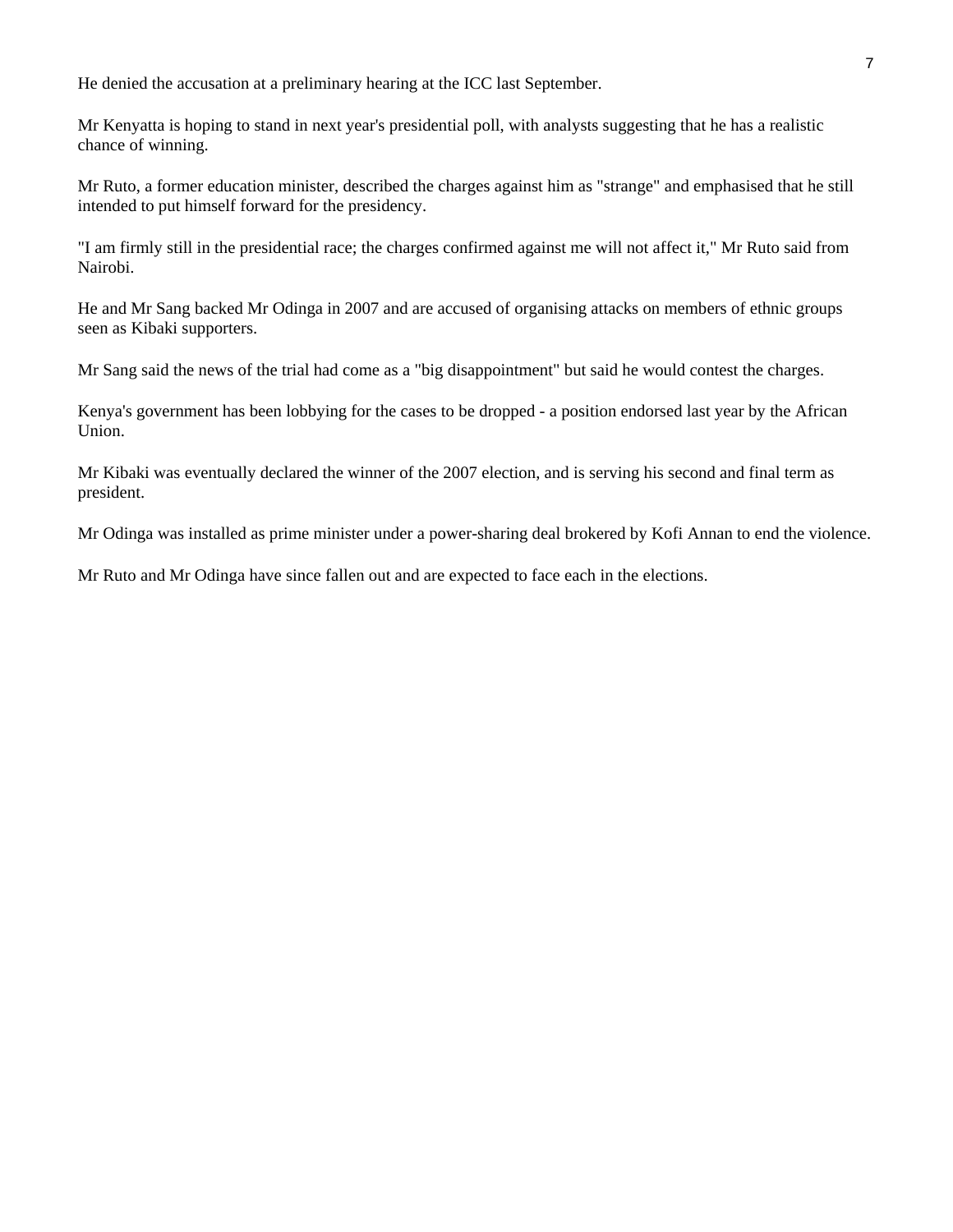# Radio Free Asia Monday, 23 January 2012

# **Trial Expert Set For Cambodia Talks**

The UN appointee is expected to raise Cambodia's rejection of a tribunal judge.



*The courtroom at the Extraordinary Chambers in the Courts of Cambodia in Phnom Penh, June 27, 2011*.

A U.N. expert is to hold talks with Cambodian officials this week after Phnom Penh rejected the choice of a n ew judge to the international Khmer Rouge Tribunal in an apparent breach of an agreement on prosecuting ex-officials of the notorious regime.

American David Scheffer, the Special Expert on the United Nations Assistance to the Khmer Rouge Trials, will hold "discussions with the government and senior officials of the Extraordinary Chambers in the Courts of Cambodia," said Martin Nesirky, spokesman for U.N. Secretary-General Ban Ki Moon.

The Cambodian government on Monday refused to reconsider its veto of Swiss Laurent Kasper-Ansermet as international co-investigating judge at the Khmer Rouge Tribunal, which is officially known as the Extraordinary Chambers in the Courts of Cambodia (ECCC).

Last week, Cambodia's Supreme Council of the Magistracy decided not to appoint Kasper-Ansermet as a joint investigating judge.

"This is a matter of serious concern," Nesirky said at the weekend.

"The decision is a breach of article 5, paragraph 6, of the Agreement between the United Nations and the Royal Government of Cambodia Concerning the Prosecution under Cambodian Law of Crimes Committed During the Period of Democratic Kampuchea, done at Phnom Penh on June 6, 2003," he said.

The provision, he said, "states unequivocally that 'in case there is a vacancy or a need to fill the post of the international co-investigating judge, the person appointed to fill this post must be the reserve international co-investigating judge'."

In rejecting the U.N. choice, Cambodian officials said Kasper-Ansermet had used his Twitter account to draw attention to the debate on whether the tribunal should try two former Khmer Rouge military commanders.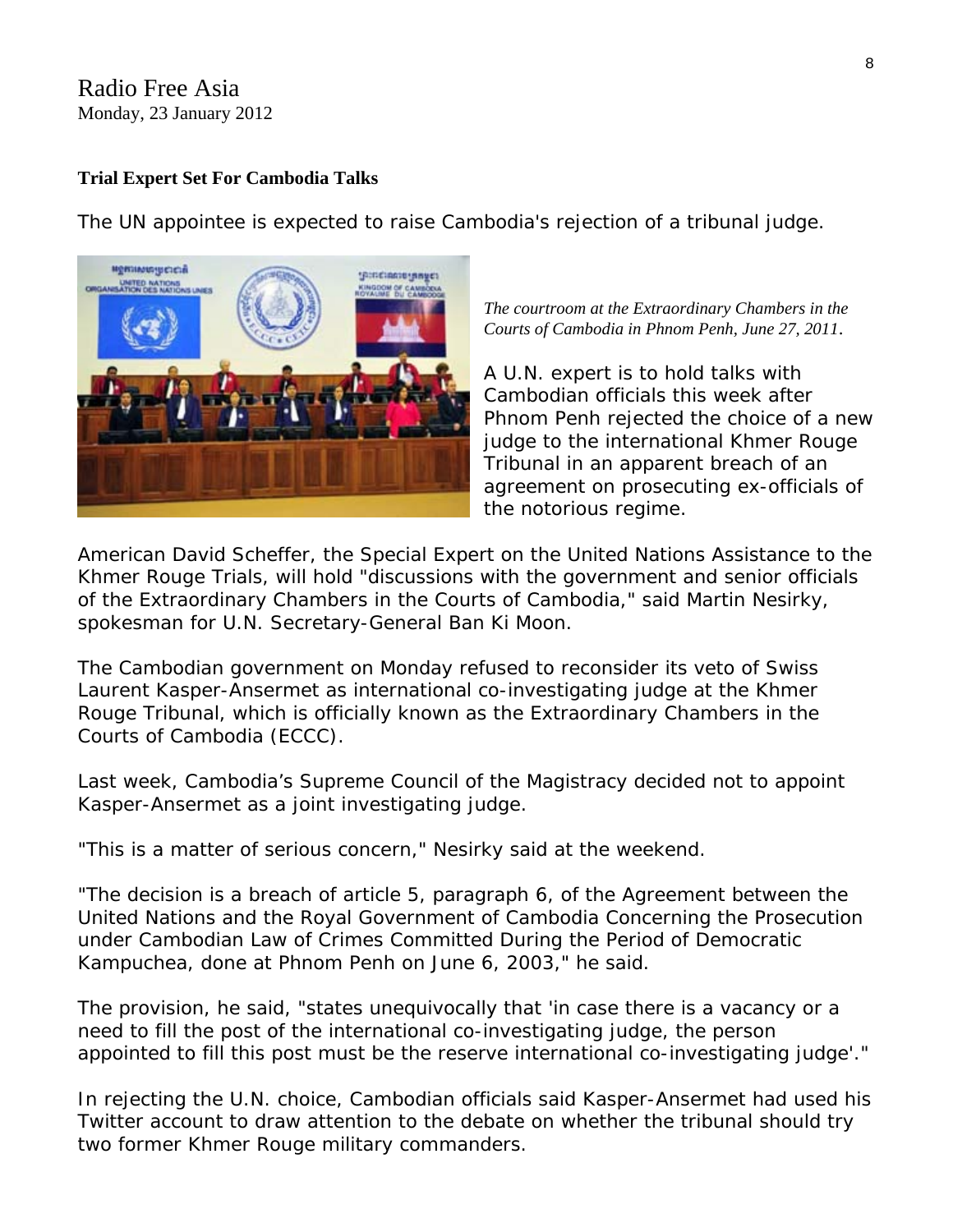The U.N. called the concerns "unfounded."

But a Cambodian government spokesman defended the decision, saying U.N. officials did not fully understand Cambodia's rights according to the 2003 pact.

"It is the authority of the Supreme Council of Magistracy whether or not to appoint him," Keo Remy said.

"It's important that there is integrity between ourselves: that the U.N. respects Cambodia's integrity and Cambodia respects the U.N.'s integrity," he added.

# **Trial obstacles**

Kasper-Ansermet was meant to replace German judge Siegfried Blunk who resigned last October, citing political interference. Blunk had blocked moves to pursue the two cases without giving an explanation.

Scheffer, expected to discuss the latest issue with Cambodian officials, was involved in the establishment of the ECCC, the International Tribunal for the former Yugoslavia, the International Criminal Tribunal for Rwanda, the International Criminal Court, and the Special Court for Sierra Leone.

He served as the U.S. Ambassador at Large for War Crimes Issues from 1997 to 2001.

The Cambodian decision to reject the U.N. recommendation represents the latest obstacle in a tribunal process that has sought justice for some two million Cambodians who died through execution, torture, starvation, overwork, and disease while the ultra-Maoist regime ruled the country from 1975-1979.

Despite spending nearly U.S. \$150 million since it was formed in 2003, the ECCC has handed down only one sentence and has been mired in allegations of corruption.

Former Khmer Rouge prison chief Kaing Guek Eav, also known as Duch, was jailed in 2010 for 30 years for overseeing the deaths of thousands of people.

A second trial involving the Khmer Rouge's four most senior surviving leaders is under way. Many do not expect the third and fourth cases to proceed.

Cambodian Prime Minister Hun Sen, himself a former Khmer Rouge cadre, and other Cambodian officials have often expressed opposition to any further prosecutions in the Tribunal beyond the second trial.

*Reported by RFA's Khmer service. Written in English by Joshua Lipes.*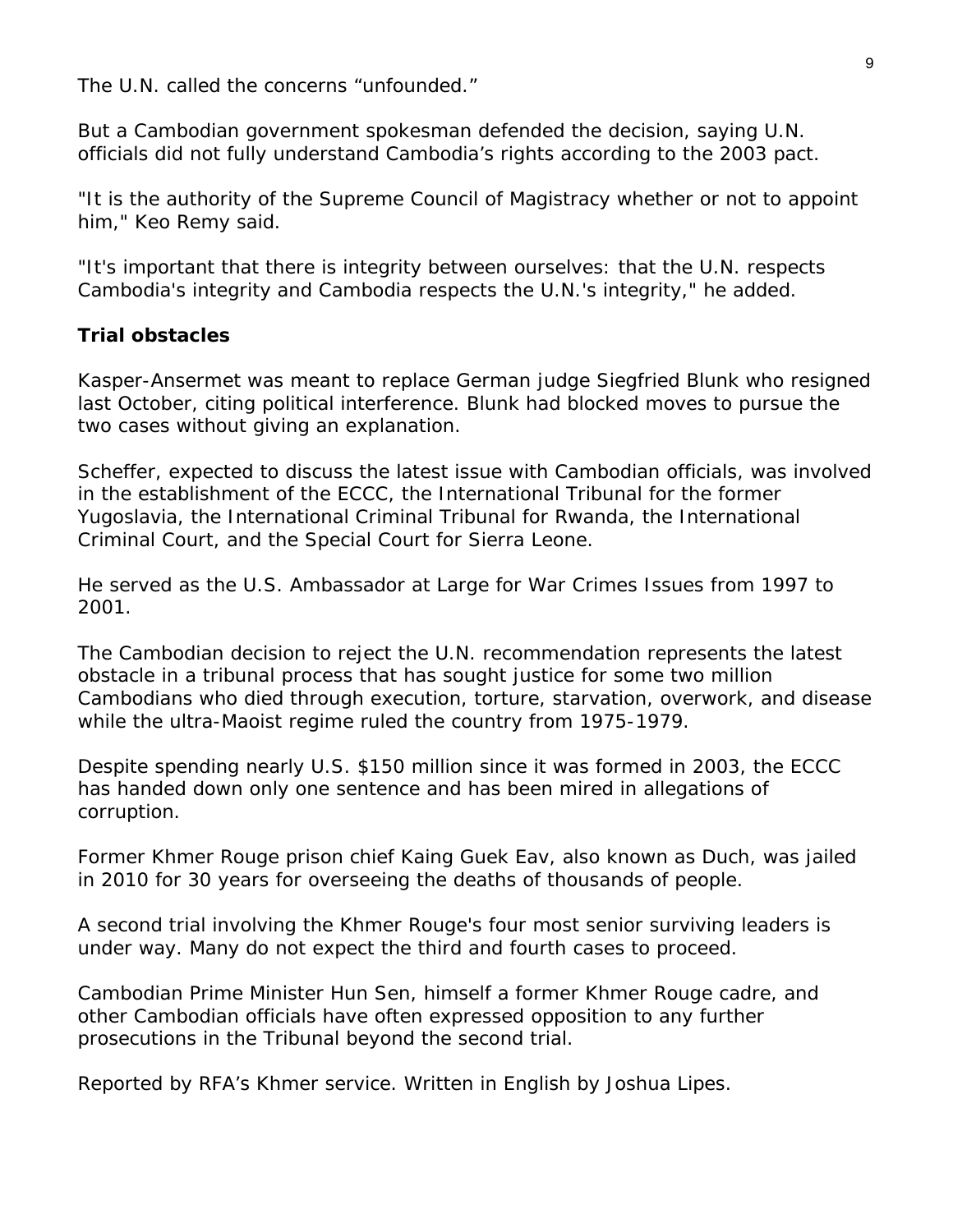# Agence France Presse

Monday, 23 January 2012

## **UN protests after Cambodia blocks Khmer Rouge judge**

UNITED NATIONS — The United Nations on Friday protested at Cambodia's rejection of a Swiss judge to the international Khmer Rouge tribunal who has paralyzed probes into two cases opposed by the government.

Cambodia is in "breach" of an accord with the UN setting up the international tribunal into the Khmer Rouges crimes of the 1970s in which up to two million people died, UN spokesman Martin Nesirky told reporters.

"This is a matter of serious concern," stated Nesirky who said the Cambodian government had formally notified UN Secretary General Ban Ki-moon on Thursday of its refusal to name Laurent Kasper-Ansermet of Switzerland as co-investigating judge.

"The United Nations continues to support Judge Kasper-Ansermet and Cambodia should take immediate steps to appoint him as international co-investigating judge," the spokesman said.

The tribunal, officially known as the Extraordinary Chambers in the Courts of Cambodia, was set up with one Cambodian investigating judge and one foreign judge. The previous German judge resigned in October following government opposition to further prosecutions linked to the 1975-1979 regime.

Kasper-Ansermet was the official reserve judge and Nesirky stressed that the 2003 accord setting up the court "states unequivocally" that if there is a vacancy the person appointed must be the reserve judge.

The Cambodian government "raised ethical concerns" about Kasper-Ansermet in November, said Nesirky.

"The United Nations thoroughly reviewed the concerns, determined that they were unfounded, and requested that the Supreme Council of the Magistracy proceed with his appointment."

David Scheffer, an American named as special expert on UN assistance to the Cambodia trials, is travelling to Phnom Penh for talks with the government and court officials, the spokesman added.

Kasper-Ansermet has been blocked since his arrival in Phnom Penh in December. The supreme council, the government body charged with rubber-stamping the nomination, has not met.

And the Cambodian co-judge You Bunleng has publicly refused to work with the Swiss. Kasper-Ansermet has in turn accused You Bunleng of blocking "important" information about the two new cases involving five ex-Khmer Rouge members accused of crimes against humanity.

The tribunal has so far completed just one trial. A second is underway but risks being overshadowed by the new controversy.

Copyright © 2012 AFP. All rights reserved.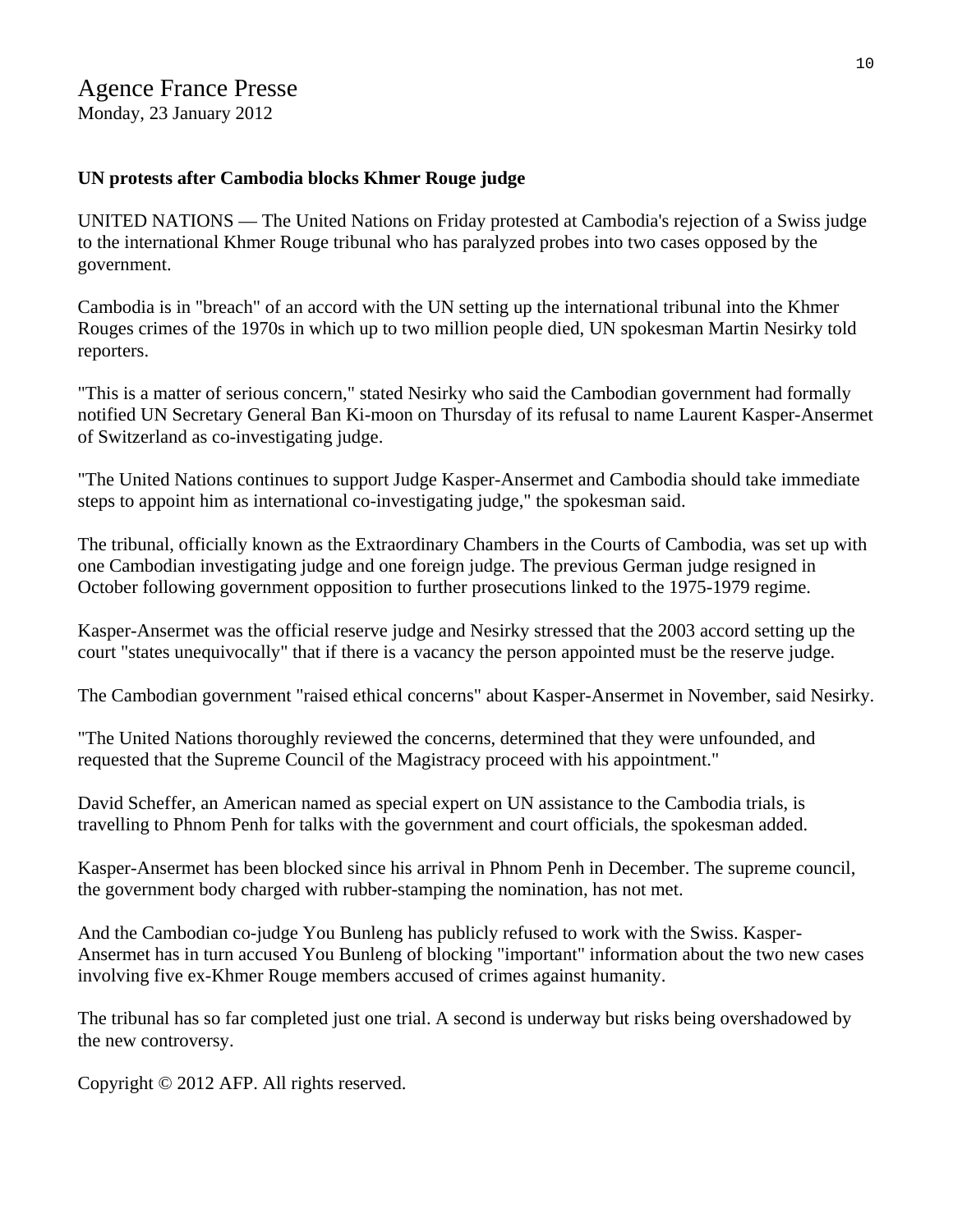UN News Monday, 23 January 2012

#### **UN tribunal welcomes arrest of former member of Serb paramilitary forces**



*Radovan Stankovic, a former member of Serb paramilitary forces. Photo: ICTY* 

The United Nations war crimes tribunal for the Balkan conflicts of the 1990s welcomed the arrest of Radovan Stankovic, a former member of a Serb paramilitary unit who faces multiple charges for crimes against humanity.

Mr. Stankovic was arrested over the weekend in Bosnia and Herzegovina, more than four years after he escaped from prison in May 2007.

"Today's apprehension of Stankovic is significant for the victims of the grave crimes he has been convicted for," [said](http://www.icty.org/sid/10892) Serge Brammertz, Prosecutor of the International Criminal Tribunal for the former Yugoslavia (ICTY).

"I hope that this arrest reflects an increased commitment of the authorities of Bosnia and Herzegovina to support the process of bringing to justice those responsible for the grave crimes committed on their territory in the early 1990s."

Today's apprehension of Stankovic is significant for the victims of the grave crimes he has been convicted for.

Mr. Stankovic was first indicted by the ICTY, which is based in The Hague, in 1992. He was then transferred by the Tribunal to Bosnia and Herzegovina in September 2005, where he was convicted to 20 years in prison by the State Court for war crimes, including the rape and enslavement of Muslim women and girls. However, he escaped from prison in Foca two years after his sentencing.

Since then, the ICTY had repeatedly called for his arrest and emphasized the importance of apprehending him to make progress in bringing those responsible for war crimes in the region to justice.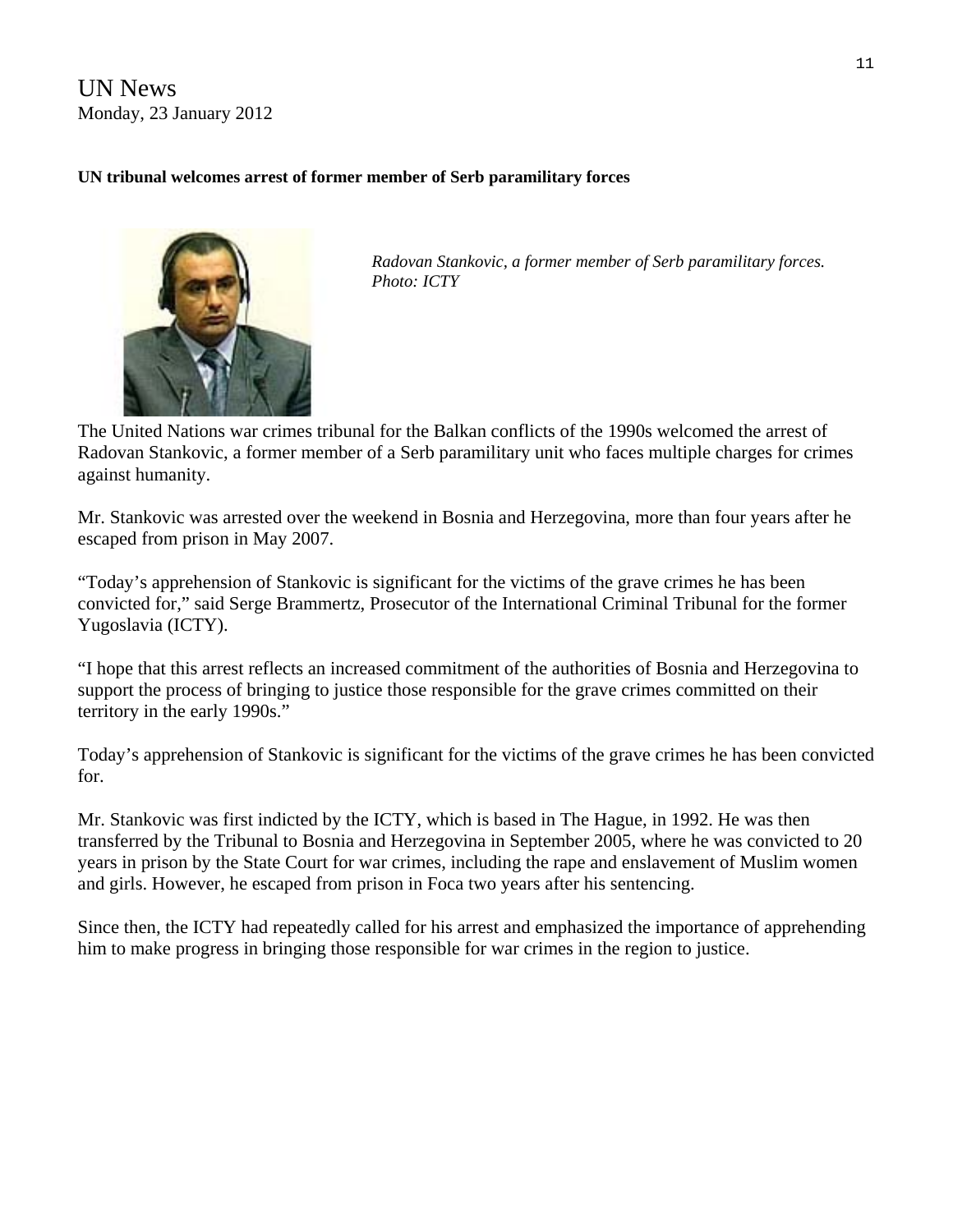# **Dar es Salaam Reacts to International Criminal Court Confirmation**

Orton Kiishweko and Agencies

THE confirmation of charges against four Kenyan leaders by the International Criminal Court ( ICC) in The Hague may create tribal divisions and restlessness in Kenya, local political scientists and lawyers have warned.

In a majority decision, ICC pre-trial judges on Monday confirmed charges against Deputy Prime Minister Uhuru Kenyatta, Eldoret North MP William Ruto, Head of Civil Service Francis Muthaura and journalist Joshua arap Sang, as suspects claimed to have played the biggest role in the 2007/2008 post-election violence that took the country to the precipice of civil war.

In a telephone interview with the 'Daily News', political analysts said while they respect the ICC's decision, it should nonetheless be applicable to leaders all over the world, not Africa alone. Retired National Assembly Speaker Mr Pius Msekwa said he honours court decisions, whether from ICC or that of a local Resident Magistrate.

However, he warned that the ICC's ruling would have dire consequences in Kenya since William Ruto and Uhuru Kenyatta had publicly announced their bid for the presidency in next year's general election. "The ruling will affect the duo's plans to run for presidency, it will also pre-empt the electorate's freedom of choice," he said.

Mr Msekwa also said ICC's move would most likely polarize the Kenyan society along tribal lines because of tension among each other's followers. "This may not happen now because evidence is still with the prosecutors but as the cases continue and people view or hear what is going on, it may divide them...", he said.

Singida East Member of Parliament, Mr Tundu Lissu said that the decision confirms that no one, irrespective of their position was above the law. Mr Lissu, who is also the Chief Whip of the Opposition in Parliament, said it seemed ICC was only targeting leaders in 'poor Africa.'

Prof Issa Shivji said while he believed in holding leaders accountable for their actions, he was skeptical of the ICC processes.

"I'm skeptical of the ICC, why don't we hold these leaders accountable locally?" he said. He also cautioned the Kenyan community to refrain from being polarized further.

"Whether the ICC confirmation will help reconcile the Kenyan society or not, remains to be seen," he added. Prof Mwesiga Baregu, a political scientist and a lecturer at St Augustine University, received the news with mixed feelings. He said that the charge signalled that the people were involved in precipitating electoral violence in one way or the other.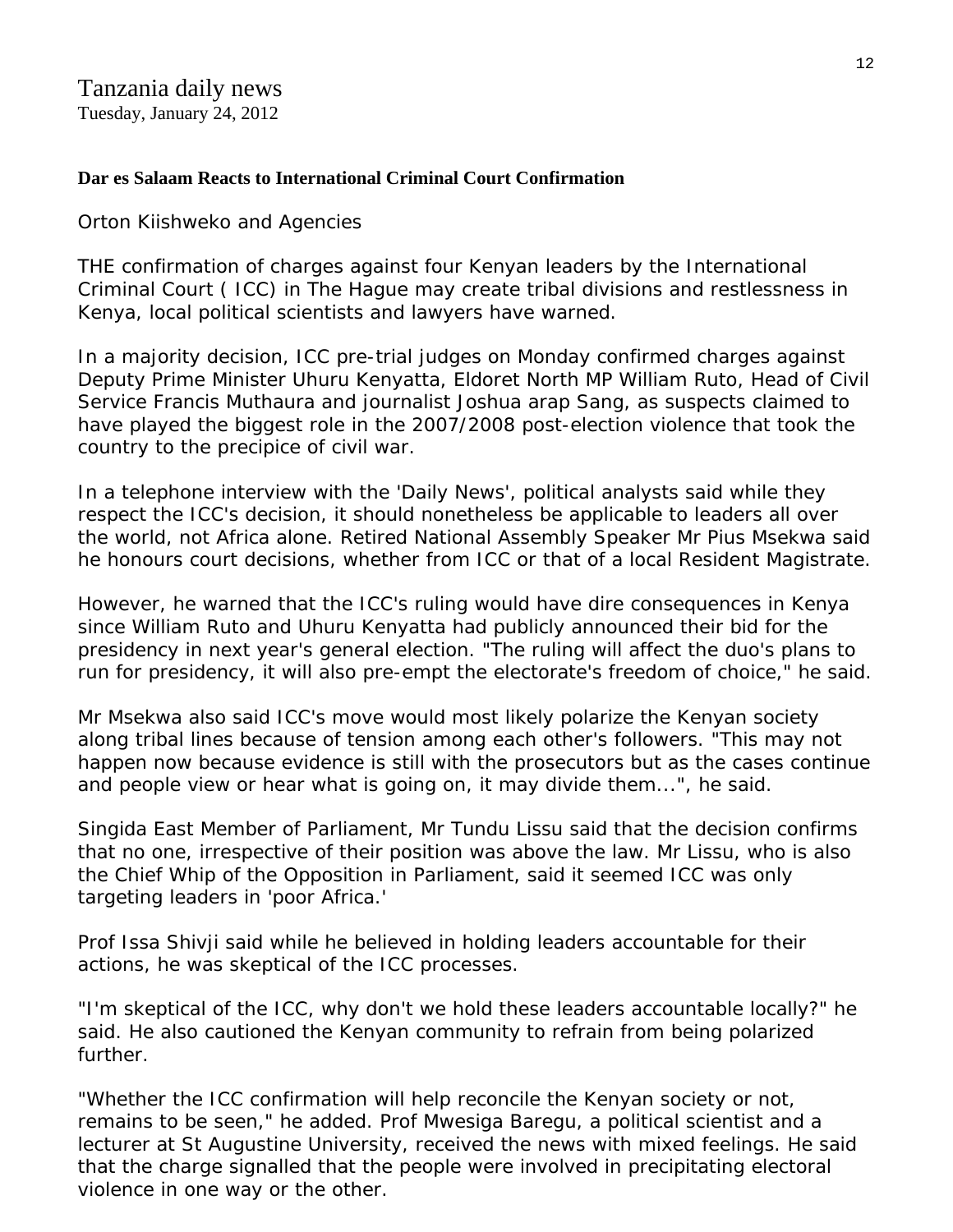The 2007 Kenya's post-election violence, in which President Jakaya Kikwete played a role to bring it to end, claimed an estimated 1,000 lives and displaced 350,000 people. Meanwhile, Kenyan President Mwai Kibaki yesterday ordered the Attorney General, Githu Muiga, to immediately form a legal panel that will advise government on how to respond to Monday's ruling by ICC pre-trial judges.

While, Kenyatta, Ruto, Sang and Muthaura "had a case to answer," charges against Tinderet MP Henry Kosgey and former Police Commissioner Hussein Ali were not confirmed after the judges found insufficient grounds for sustaining them. Judges Ekaterina Trendafilova and Cuno Tarfusser voted to the affirmative while Judge Hans-Peter Kaul dissented.

"After having thoroughly examined and analyzed individually and collectively all the evidence presented, the Chamber, by majority, decided to confirm the charges against four of the six suspects. Judge Kaul appended a dissenting opinion in both cases. He maintains that the ICC is not competent because "the crimes committed on the territory of the Republic of Kenya during the post-election violence of 2007/2008 in his view were serious common crimes under Kenyan criminal law, but not crimes against humanity as codified in Article 7 of the Rome Statute," said Judge Trendafilova who read out the ruling.

"As to the criminal responsibility of Mr Ruto and Mr Sang, the Chamber found, on the basis of the evidence presented, that they are responsible for the charges levelled against them. "In particular, Pre-Trial Chamber II confirmed the charges against Mr Ruto as an indirect co-perpetrator with others, while it found that Mr Sang contributed to the commission of the said crimes against humanity.

"However, in relation to Mr Kosgey, the Chamber found that the Prosecutor's evidence failed to satisfy the evidential threshold required. The Chamber was not persuaded by the evidence presented by the Prosecutor of Mr Kosgey's alleged role within the organization. With respect to the criminal responsibility of Mr Muthaura and Mr Kenyatta, the Chamber was satisfied that the evidence also established substantial grounds to believe that they are criminally responsible for the alleged crimes having gained control over the Mungiki and directed them to commit the crimes, the judge said, adding:

"In relation to Mr Ali, the Chamber found that the evidence presented does not provide substantial grounds to believe that the Kenya Police participated in the attack in or around Nakuru and Naivasha. Since Mr Ali was charged with contributing to the crimes through the Kenya Police, the Chamber declined to confirm the charges against him."

Mr Ruto held a press conference at his Karen residence immediately after the ruling had been made, where he insisted on his innocence and said his legal team will be looking at their options. He added: "I am firmly in the (presidential) race and to my worthy competitors let us meet at the ballot and let the will of Kenyans prevail."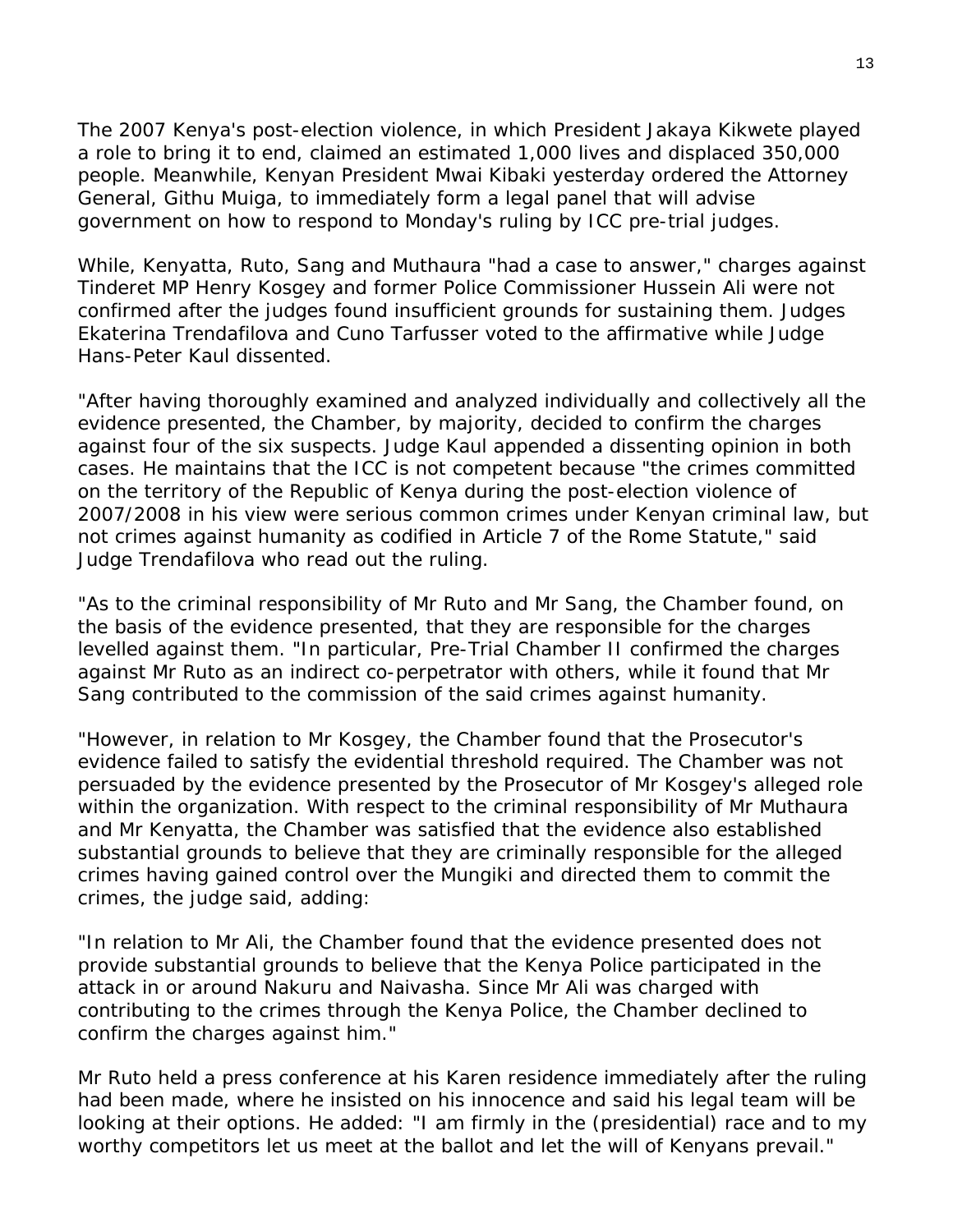# **ICC denies decision on trying Gaddafi's son Saif Islam in Libya**

An International Criminal Court ( ICC) spokesman said Monday that The Haguebased court has not made any decision on whether former Libyan leader Muammar Gaddafi's son Saif Islam Gaddafi would be tried in Libya, contrary to what Libya 's justice minister said earlier that day.

Earlier Monday, Libyan Justice Minister Ali Humaida Ashour told reporters that the ICC has decided to let Saif be tried in Libya rather than in The Hague.

However, ICC spokesman Fadi El-Abdallah later denied that there has been any decision by the ICC judges.

Over a week ago, Ashour said the ICC had accepted a request by Libyan authorities to try Saif and would make a final decision within weeks.

Libyan interim Prime Minister Abdel Rahim el-Keeb has promised a fair trial for Saif, who was seized in a southern Libyan town last December after having been on the run since forces of the National Transitional Council took over the capital Tripoli in late August, 2011.

The ICC issued warrants on June 27, 2011 against Saif, his father and Abdullah Senussi, intelligence chief of Gaddafi's regime, on charges of crimes against humanity in cracking down on anti-Gaddafi protests. Earlier this month, the ICC said it would give Libya until Jan. 23 to provide information including reports on Saif's mental and physical health.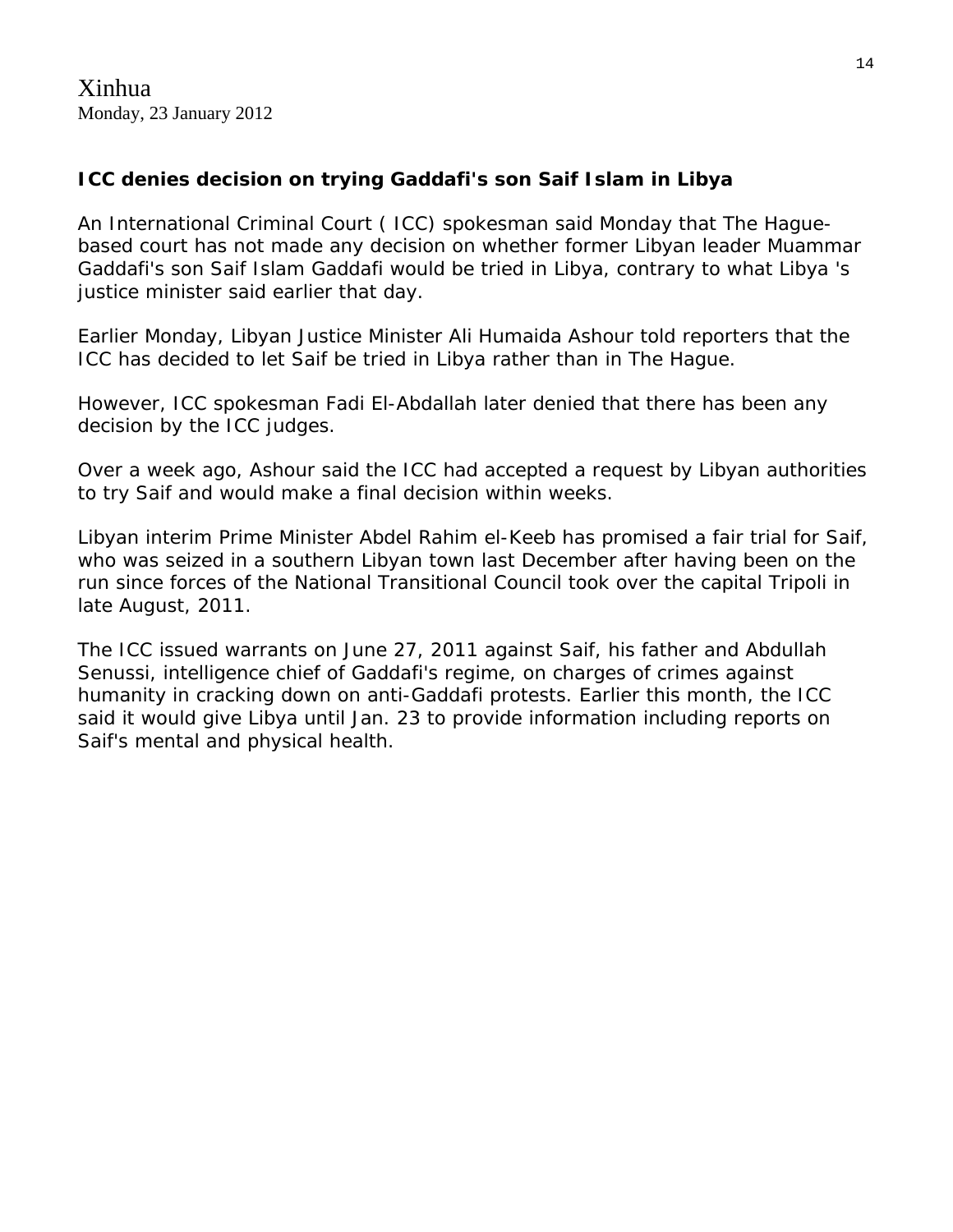# The Christian Science Monitor

Monday, 23 January 2012

#### **The International Criminal Court's docket in Africa**

With the confirmation of charges against four senior [Kenyan](http://www.csmonitor.com/tags/topic/Kenya) leaders, there are now seven different countries where the [International Criminal Court](http://www.csmonitor.com/tags/topic/International+Criminal+Court) has filed charges of crimes against humanity. All of those cases emanate from [Africa.](http://www.csmonitor.com/tags/topic/Africa)



*Joseph Kony, the leader of the Lord's Resistance Army rebel group, is pictured in this November 2006 file photo. (Stuart Price/AP/File)* 

#### **1. Uganda charges**

The case against [Joseph Kony,](http://www.csmonitor.com/tags/topic/Joseph+Kony) and four other senior leaders of the Lord's Resistance Army rebel group is one of the ICC's first cases, referred to the court by the [Ugandan](http://www.csmonitor.com/tags/topic/Uganda) government in December 2003. The LRA is a

Christian militia founded by Mr. Kony to fight for the Acholi ethnic group of northern Uganda. But it has morphed into an ill-defined mass-murder movement for hire, drawing members – often child soldiers, usually by abduction – from several countries: [Democratic Republic of Congo,](http://www.csmonitor.com/tags/topic/Democratic+Republic+of+the+Congo) [South Sudan,](http://www.csmonitor.com/tags/topic/Southern+Sudan) and the [Central African Republic](http://www.csmonitor.com/tags/topic/Central+African+Republic). Twenty-one counts of war crimes and 12 counts of crimes against humanity have been filed against Kony and the other leaders ([Raska Lukwiya,](http://www.csmonitor.com/tags/topic/Raska+Lukwiya) [Okot Odhiambo](http://www.csmonitor.com/tags/topic/Okot+Odhiambo), [Dominic Ongwen,](http://www.csmonitor.com/tags/topic/Dominic+Ongwen) and [Vincent Otti\)](http://www.csmonitor.com/tags/topic/Vincent+Otti). Lukwiya was killed by Ugandan military in Aug. 2006, but charges remain against the other four, who are fugitives.